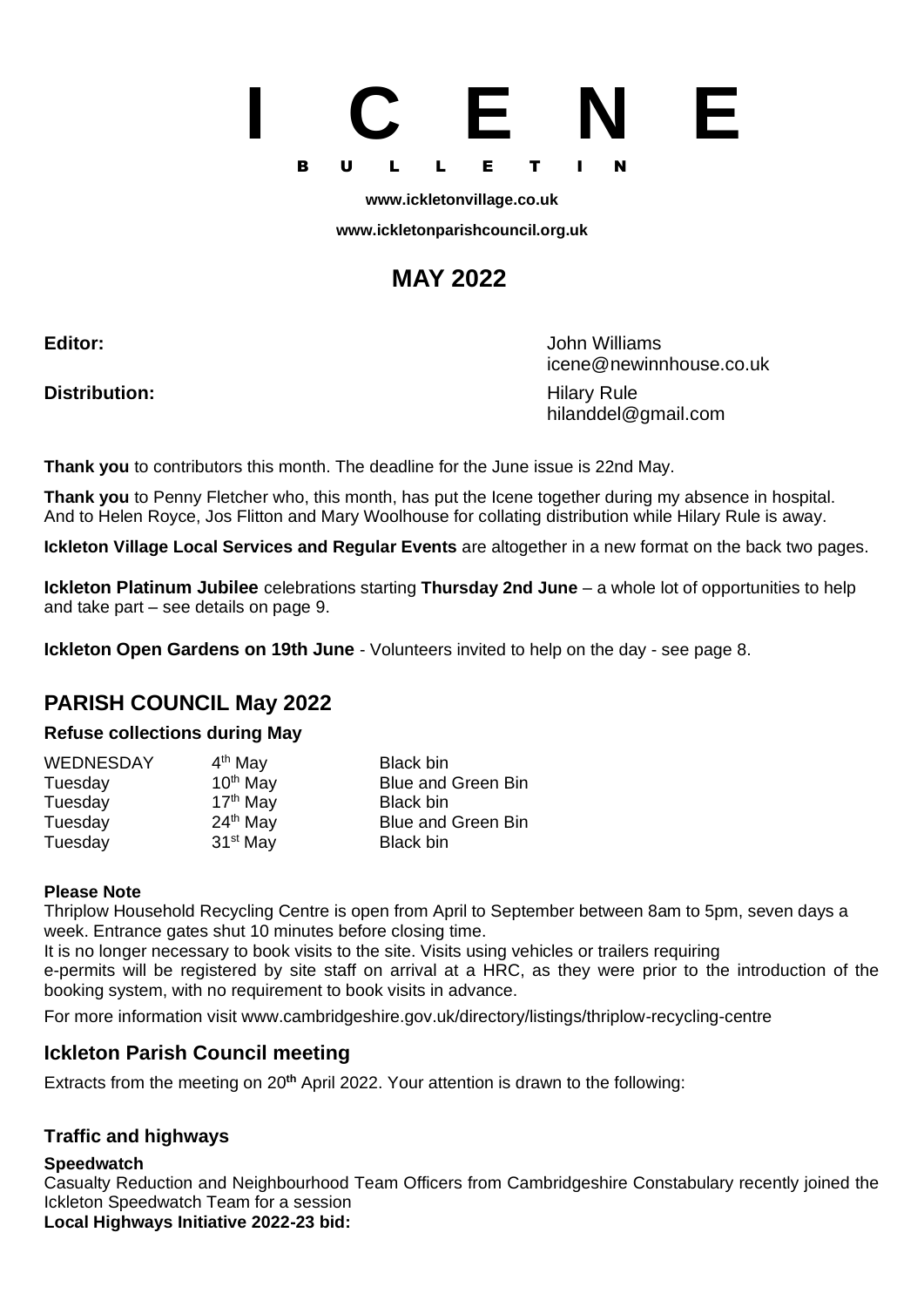The bid for funding to enable three village gateways to be installed in the Parish was unsuccessful. The Parish Council noted that the bid by Duxford Parish Council for the introduction of a 20mph speed limit was also unsuccessful.

#### **Rural Crime Report**

Bail stacks were recently set alight in Whittlesford and Duxford.

Parishioners are reminder to be vigilant with regard to the possibility of diesel and oil theft due to the increase in value.

The dog bin set alight on Brookhampton Street has been replaced.

#### **Planning For consideration:**

Reference: 22/00970/FUL

Proposal: Installation of a modular housing unit to be used for demonstration purposes only at company offices.

Site address: Abbey Barns, The Courtyard, Duxford Road, Ickleton.

This application expired before the Parish Council meeting and the Planning Officer was unable to grant an extension. Therefore, the Parish Council did not comment on the application.

#### Reference: 22/01388/LBC

Proposal: Listed building consent for woodworm treatment to timber structure in cellar, making good works for alterations and upgrades to mechanical and electrical services, lifting of floorboards, new bathroom and internal alterations.

Site address: 18 Church Street, Ickleton, CB10 1SL.

The Parish Council unanimously supports this application.

#### **Planning Decisions**

Reference: 22/00362/FUL

Proposal: Construction of new boundary wall/fence to enclose garden land and the creation of a pedestrian access point in existing wall to allow the erection of a pedestrian gate. Site address: Dove Barn, Butchers Hill, Ickleton, Saffron Walden Granted permission.

Reference: 22/00185/HFUL

Proposal: Single-storey rear infill extension Site address: 108 Frogge Street, Ickleton, CB10 1SH Granted permission.

Reference: 22/00597/PRIOR

Proposal: Change of use of agricultural building to dwellinghouse (use class C3) and associated operational development. Site address: Rectory Farm, Grange Road, Ickleton, Saffron Walden Prior approval refused.

Reference: 22/0218/TTCA

Proposal: S211 Tree Works. 5 Day notice. Laburnum damaged during storm- Fell Site address: 1 Mill Lane, Ickleton, Saffron Walden, Cambridgeshire Have no objection to.

#### Reference: 22/0251/TTCA

Proposal: 5 Day notice Ash - reduce to standing monolith to be retained for habitat by removing all the main branches back to stem. To leave trunk standing at 9 metres. Works required to make the tree safe following the intense storms. Site address: 29 Frogge Street, Ickleton, Saffron Walden, CB10 1SH Have no objection to.

#### **Tree Works:**

Reference: 22/0437/TTCA Proposal: 2 X ASH in rear garden - Shorten lateral spread above garage roof by approx. 3m and shape into remainder of canopy. Shorten over-extended limb in middle crown on house side by approx 3m and shape into remainder of canopy. COLLAPSED WILLOW - Coppice on all sides. Site address: The River House, Church Street, Ickleton, Saffron Walden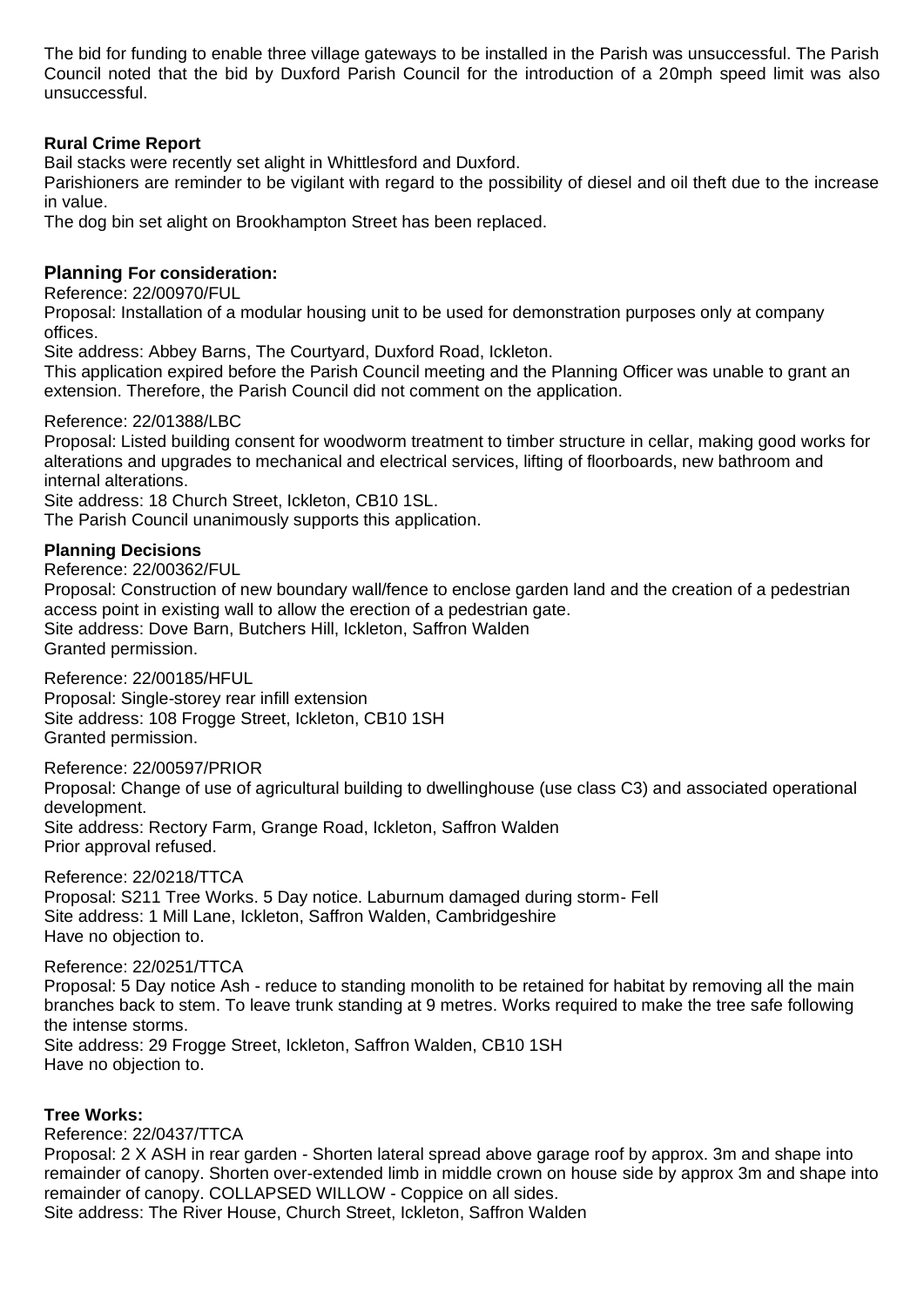#### **Annual Parish Meeting – Wednesday 4th May 2022**

The Annual Parish Meeting will be held in the village hall on Wednesday 4th May 2022 at 7.30pm. Parishioners are invited and welcome to attend the meeting. The agenda has been published on the Parish Council website.

The Parish Council is hopeful that Caroline Foster of Urban & Civic, the Project Director of the Genome Campus Expansion Project, will be attending to give a short overview of what Ickleton residents may be seeing over this year and next as the approved proposals are rolled out.

#### **Parish Council Elections – 5 th May 2022**

The following persons were duly elected Parish Councillors for Ickleton without a contest: Sian Wombwell Simon Cheney Terry Sadler Tim Pavelin Philippa Hamilton Steven Heaney Therefore, three positions are vacant that can be filled by co-option at the next Parish Council meeting on the 18th of May 2022. Interested persons should contact the Clerk for more information.

#### **Farming and Wildlife Advisory Group East – Funded pond conservation project**

Funding is available for restoring old ponds and digging new ponds in certain parts of Cambridgeshire which fall into strategic areas for great crested newts. Ickleton parish qualifies for this funding as some of the land around the village is deemed to be especially suitable habitat for bolstering and connecting existing populations of this endangered species. The Farming and Wildlife Advisory Group is seeking landowners who are prepared to dig or restore wildlife ponds on their land. More information can be found at [www.fwageast.org.uk](http://www.fwageast.org.uk/) and landowners interested in the project can obtain contact details from the Clerk.

#### **Cereals event – Robert Law Farm, Chrishall Grange 8 - 9 June 2022**

The 2022 Cereals event near Chrishall Grange, Cambridgeshire will be held on Wednesday 8th and Thursday 9th June 07:00 – 18:00 hrs. A routing and parking system will be in place for visitors this year to reduce the impact of the event traffic on local residents and commuting traffic. Cambridgeshire County Council are issuing Temporary Traffic Regulation Orders authorising one-way systems and speed restrictions on certain roads for the two days of the event and for the build-up and breakdown period of the event which extends from Thursday 2nd to Sunday 12th June.

The following roads will be best avoided on the 8 and 9th June, particularly at peak periods: the A505 western and eastern approaches to Junction 10 of the M11, Hunts Road and Grange Road Duxford, and Chrishall Grange Road.

#### **Leanne Smith - Parish Clerk, E-mail: [clerk@ickleton-pc.org.uk](mailto:clerk@ickleton-pc.org.uk)**

#### **Fibre Broadband Update**

We have two fibre broad band schemes currently operating in the village. The first is funded by Connecting Cambridgeshire covering Southfield, Priory Close, Icknield Close, Back Lane, Coploe Road and Bird's Close. Work on this scheme has been carried out in recent weeks and was due for completion on 9 February. It is now in the commissioning phase for final checks to be carried out before it is handed over to the service providers. Residents will be informed when orders for fibre can be placed.

The second scheme, which covers the rest of the village, is funded by the Government's voucher scheme which residents signed up for. This is due for completion in November and more details will be provided in due course.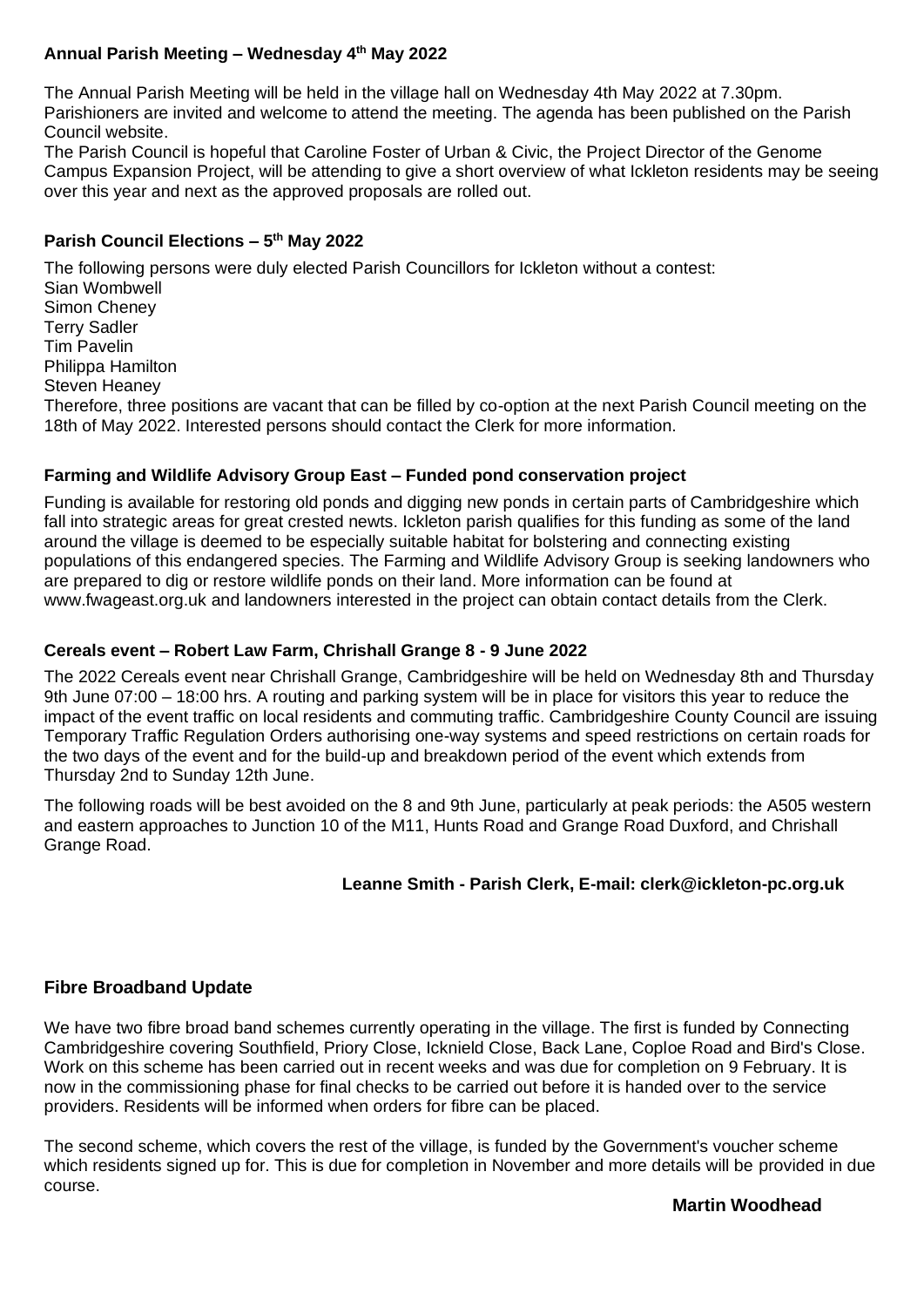#### **Ickleton United Charities – Housing Renovation Project**

As reported in last month's Icene, Ickleton United Charities are raising funds to help meet the cost of renovating and extending No 9 Mill Lane – involving a single storey extension, turning the small kitchen into a spacious kitchen/dining room, and adding a WC/cloakroom. It will make a lovely home, with a good sized garden, for a local family who want to stay in Ickleton.

The Charities' Repair Fund - built up to include such projects - will cover part of this. However to pay for the extension we are raising funds, and we're asking Ickleton residents and local businesses to support our project with donations.

We've already received donations and pledges of nearly £4,500 – thanks again to those who have given. We are also seeking grants and loan finance, so if you have any suggestions for organisations that might be worth approaching please do get in touch.

If you would like to help you can donate:

- By cheque payable to "Ickleton United Charities RIN Account No 2 Account", given to John Statham
- By direct transfer
- By online giving
	- o Go to justgiving.com
	- o Put "Ickleton" in the search box
	- o Click on Ickleton Relief in Need Charities

With a big "Thank you" from the trustees for any help you can give.

#### **John Statham, Treasurer, Ickleton United Charities interpretate in the statham100@hotmail.com**

#### **WHY ARE THE BELLS RINGING?**

This question was asked by several people during the three hour peal last month.

These expert ringers were a group of friends from surrounding counties who get together regularly to ring peals in different churches.

They sincerely thanked me for the experience.

Groups always enjoy Ickleton bells, as although it is nearly 100 years since their installation, they are still considered to be 'lovely bells'.

We always give notice of long lengths such as this in 'Icene'.

We practice on the first Monday of the month 7.30-9.00pm.

At present we also welcome Royston bellringers on a later Thursday in the month for their practice, as their bells have been out of action since the fire.

Remember 1979. **David Lilley**

#### **Welcomes**

On a beautiful, sunny day recently I made a 'welcome' visit to Bird's Close which is now the home of **Chris** and his partner **Jessica** together with their dog **Sid** (a Jack Russell); also Chris's daughter, **Charlotte**, who regularly spends weekends with them. Chris serves with the Royal Engineers and Jessica is a sales manager with an IT company. They both enjoy playing golf; Chris also plays rugby and Jessica is a keen horse rider. Jessica has local ties, having family in both Little and Great Chesterford. Chris is originally from Shropshire, and says that he is enjoying living in Ickleton, and is really looking forward to being a part of village life.

A very warm welcome is extended to **Chris, Jessica, Charlotte and Sid**, and also congratulations go to Chris and Jessica on their recent engagement.

Elaine Statham [estatham100@gmail.com](mailto:estatham100@gmail.com)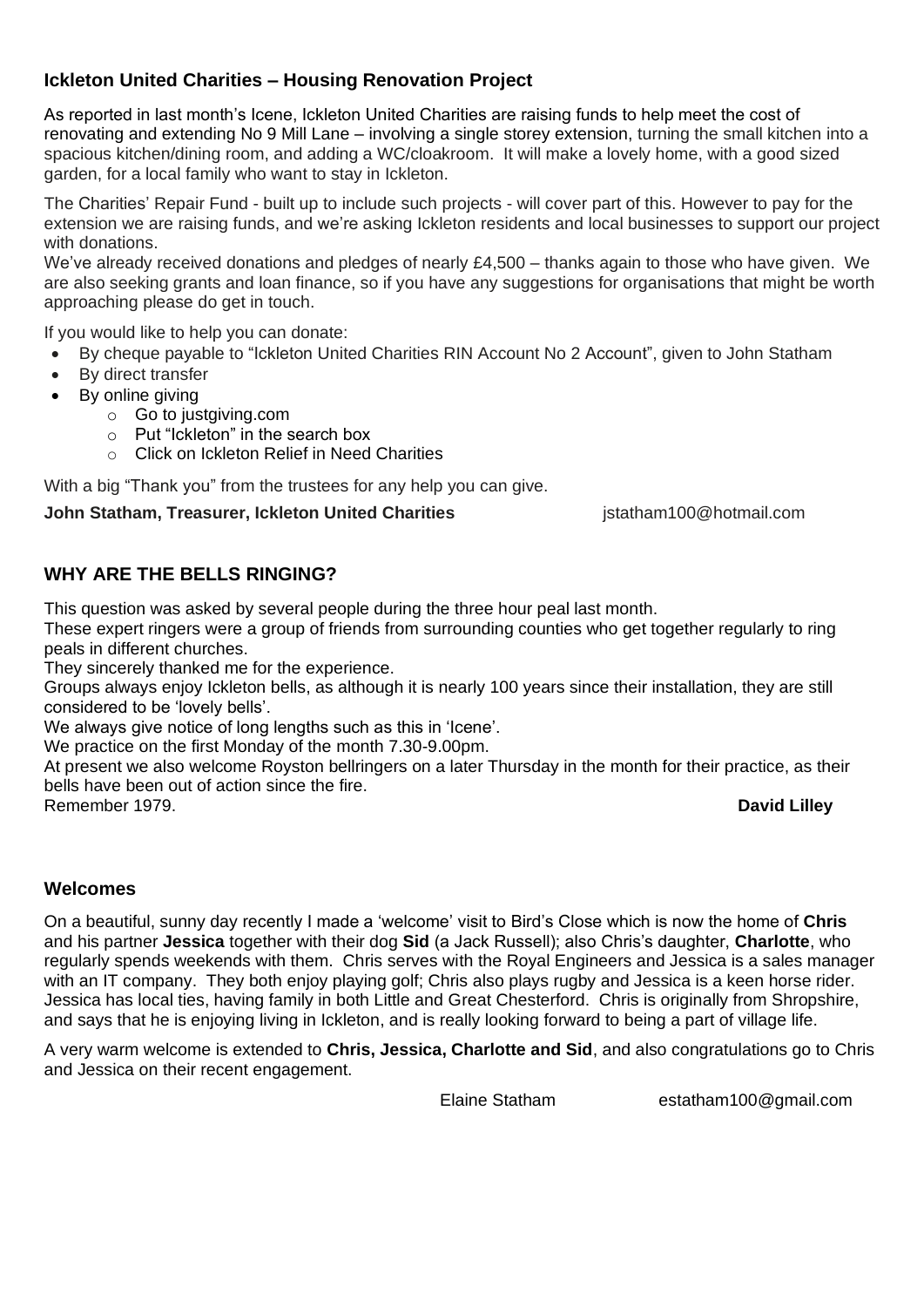#### **GREAT CHESTERFORD & DISTRICT GARDENING SOCIETY**

*(Affiliated to the Royal Horticultural Society)*

#### Chair - Pauline Gale

#### **Next Meeting Wednesday 1st June** – subject to be announced

#### **Recent Meeting**

More than 40 members and visitors attended the AGM & Plant Sale held at Ickleton Village Hall on Wednesday 6<sup>th</sup> April. Pauline reported that a number of planned meetings in 2021 were held on Zoom, which proved very successful and gave an opportunity to 'socialise virtually' for members!

The planned programme for 2022-23 is varied and interesting with some returning speakers and some new. Subjects range from Butterfly Gardens to Birdsong, Perennials and Roses to Self Sufficiency. The Bi-Annual Show will take place on *Saturday September 3rd 2022*.

Schedules for the Show will be available at the May meeting.

Pauline also made a request for new Committee Members to come forward. It is important to recruit new, younger members! Truly, the position is not onerous, with two meetings a year and help in organising events.

**Best Bloom Competition 2021-22** There were fewer competitions due to the Covid pandemic.

**Clear Winner:** Sally Hopkins **2 2<sup>nd</sup>** Kathy Heaney 3<sup>rd</sup> Pauline Gale.

#### *Competition Subject for May: Spring Flower* **Anyone can enter! One stem only please!**

#### **Subscriptions now due**

Annual subscriptions will remain at £10. This gives excellent value as it not only admits a member to meetings, but offers discounts at some local Garden Centres, as well as discounts at Dobies Seeds, and Madingley **Mulch** 

#### **Raffle**

Thanks to some very generous donations, the raffle this month raised £84 for the Ukraine Humanitarian Appeal.

**Planned Outings this year** (Money to be collected in advance)

June - *Finchingfield House* July - *Strictly Daylilies* August – *Quercus*

#### **Christine Greet**

#### **WETLAND WALKS on the GENOME CAMPUS - every Tuesday in May 12 - 1 pm**

Guided walks around the Genome Campus wetlands nature reserve,every Tuesday throughout May and June. They are led by Iain Webb from the Wildlife Trust. Meet on the wooden bridge between the wetlands and campus at 12:00 and discover the wildlife of the wetlands.

#### **David Keating**

#### **Brent Pelham Hall Open Gardens**

Brent Pelham Hall invites you to their summer Open Gardens, in conjunction with the National Garden Scheme. This event will take place on 4th and 5th June 2022, from 2pm – 5pm each day.

12 acres of formal gardens sorround a beautiful listed property – including the Mulberry Garden and the Amphitheatre Garden, walled gardens each with their own character. The Potager boasts willow obelisks of sweet peas within box hedged mini gardens of perennial planting. The Walled Kitchen Garden produces cut flowers and vegetables, where there will be plants for sale each day. There is also the Orchard and Rose Walk. In a further 14 acres of parkland mown paths lead through the Wildflower Meadows and around the two lakes.

Teas, coffees and cake will be served in the estate office. Entry £6.00 for adults and free for children 16 and under. Proceeds will be donated to the charities supported by the National Garden Scheme and also Brent Pelham Church.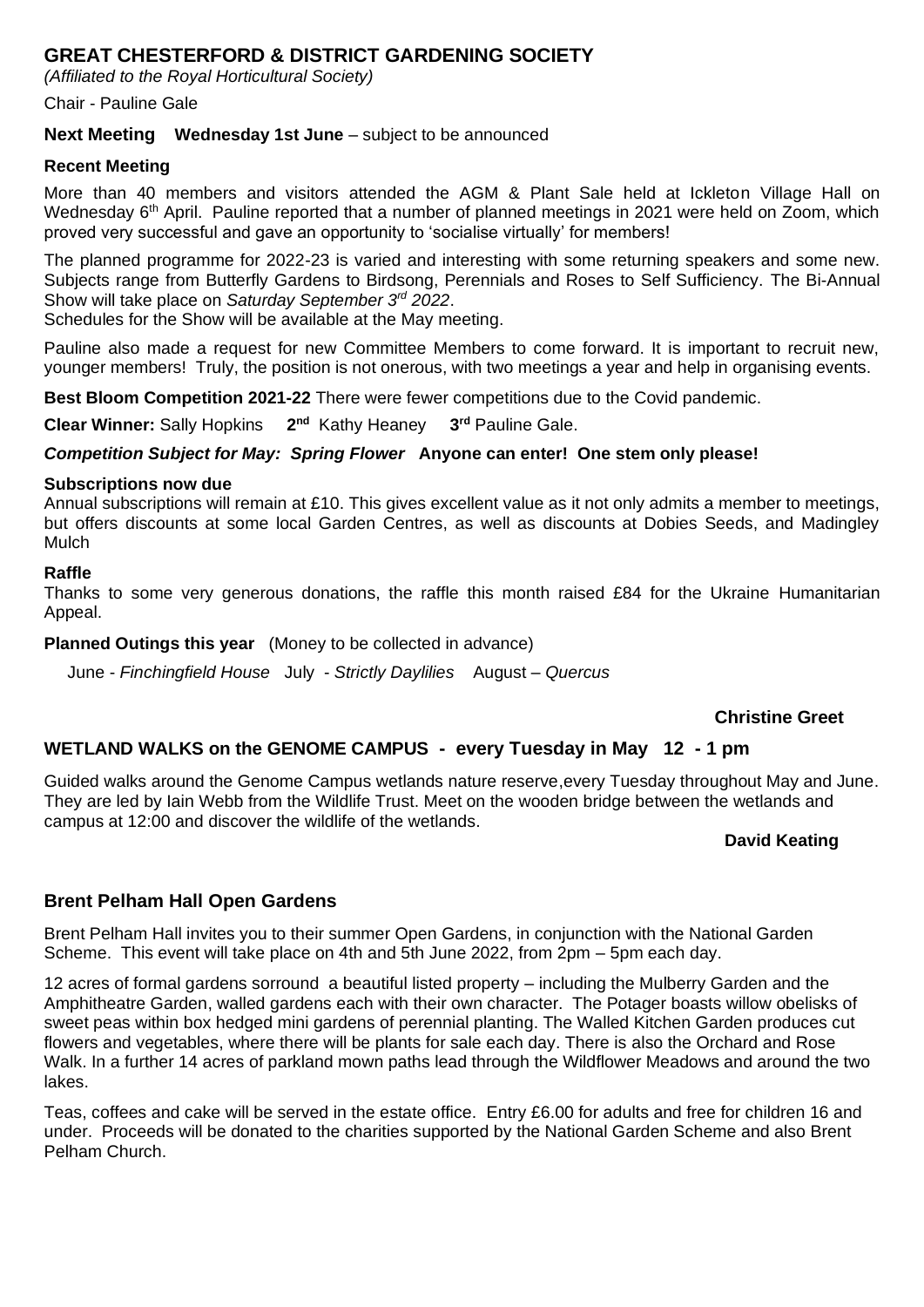### **CHURCH NOTICES**

Vicar Rev Lydia Smith [revlydiasmith@gmail.com](mailto:revlydiasmith@gmail.com)

Churchwardens Patrick Bloomfield [patrick.bloomfield@hymans.](mailto:atrick.bloomfield@hymans)co.uk Jenny Duke [jenny@jennyduke.co.uk](mailto:jenny@jennyduke.co.uk)

Lay Minister **Derek Munday** llm.munday@btinternet.com

For details of joining for prayer, worship, study, and community life, see: [www.elydiocese.org.](http://www.elydiocese.org/)

In emergency please telephone Patrick Bloomfield.

#### **Message from Rev Lydia Rogation, rogation, rogation**

How many steps did you take yesterday? Or the day before? If you're the owner of a Fitbit or a smart watch, you'll be only too aware of your mileage - and rightly so. Walking has been found to have many health benefits, so I could commend the Rogation walk between the three Hinkledux churches simply because it's

tradition: this isn't just walking, it's protection on the area within.



George Herbert, the 17<sup>th</sup> century poet and priest, in his book *A Country Parson*, commends the practice – "there are contained therein four manifest advantages: first, a blessing of God for the fruits of the field; secondly, justice in the preservation of bounds; thirdly, charity in loving walking and neighbourly accompanying one another, with reconciling of differences at that time, if there be any; fourthly, relieving the poor by a liberal distribution and largess."

I particularly love Herbert's third benefit: the community-building dimension of walking together with our neighbours is something that's important for us now. We live such individualised lives today: there are fewer opportunities to gather with people who live near us, but Rogation offers just that.

If you're inspired to join in, this year's Rogation walk and service happens on Sunday 22nd May from 10am. We start at Duxford church with coffee and the beginning of the service, walking on to Hinxton church and thence to the church at Ickleton as we end our service and enjoy a picnic lunch together.

 **Lydia**

Complines (except Easter week) 7 pm on Tuesdays at Duxford 7 pm on Thursdays at Hinxton

YOUTHINC for young people year 5 upwards Sunday May 15<sup>th</sup> Email: [jenny@jennyduke.co.uk](mailto:jenny@jennyduke.co.uk)

(check website for above, and times, and Complines)

**Social Media** How can families do Social Media well? An informal seminar - Thursday 12th May in Ickleton Village Hall.

Parents, grandparents and anyone interested in exploring the challenges of parenting in a rapidly changing world are invited to a seminar.

Jim and Hannah Overton, parents of a growing family, will host a discussion and sharing their approach to social media in their home. Please RSVP Jenny Duke [youthincambs@gmail.com](mailto:youthincambs@gmail.com)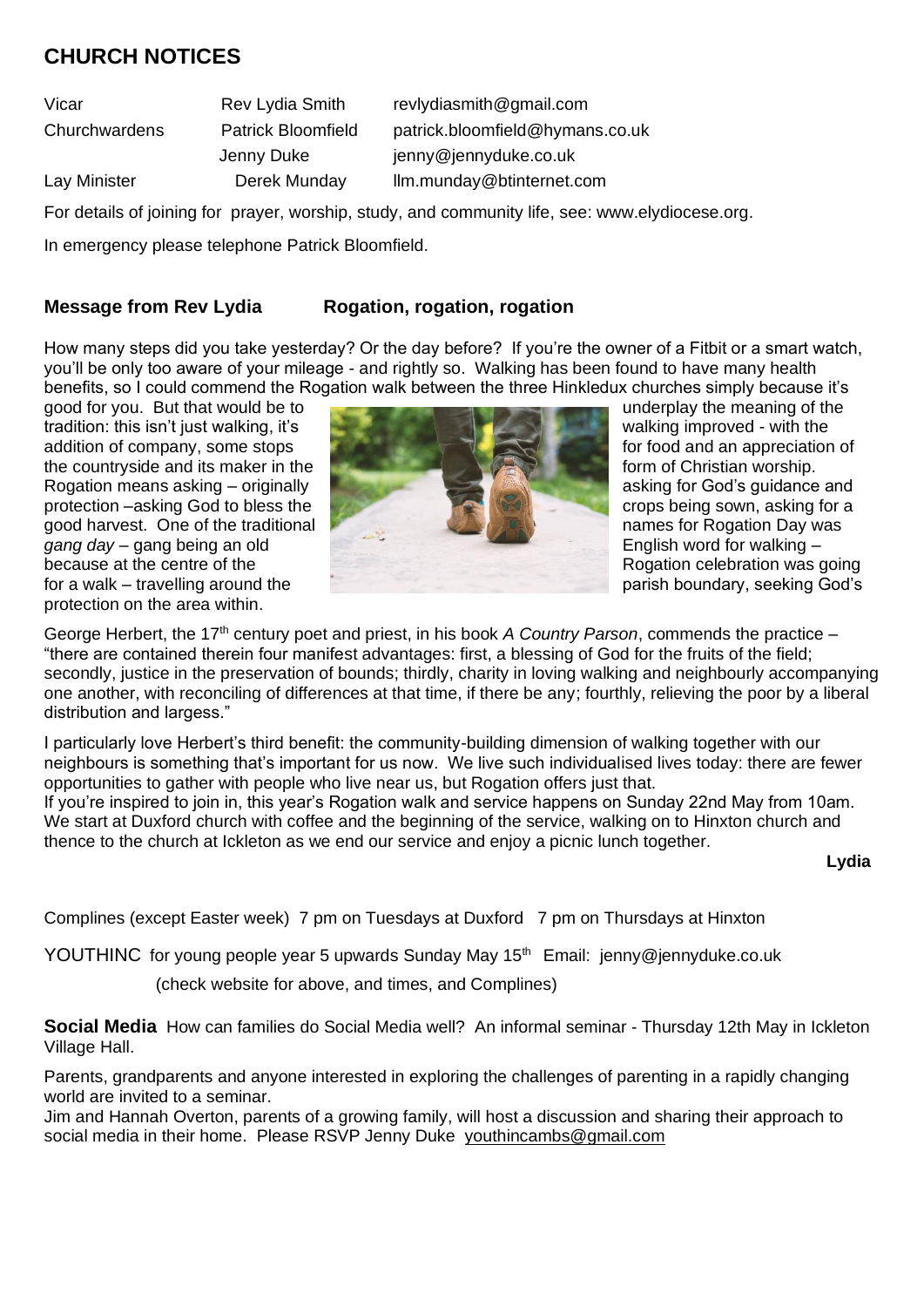| Sunday   | 1st                         | 8.00<br>am  | <b>Holy Communion</b>                           | <b>WHITTLESF'D</b>  |
|----------|-----------------------------|-------------|-------------------------------------------------|---------------------|
|          |                             | 10.00<br>am | Parish Communion and Baptism                    | <b>ICKLETON</b>     |
|          |                             |             |                                                 |                     |
| Sunday   | 8 <sup>th</sup>             | 8.00<br>am  | <b>Holy Communion</b>                           | <b>HINXTON</b>      |
|          |                             | 10.00<br>am | All-age service                                 | <b>ICKLETON</b>     |
|          |                             |             |                                                 |                     |
| Sunday   | $15^{\overline{\text{th}}}$ | 8.00<br>pm  | Holy Communion                                  | <b>HINXTON</b>      |
|          |                             | 10.00<br>am | <b>Parish Communion</b>                         | <b>DUXFORD</b>      |
|          |                             | 5.00<br>pm  | Taize service                                   | <b>ICKLETON</b>     |
|          |                             |             |                                                 |                     |
| Sunday   | 22nd                        | 8.00<br>am  | <b>Holy Communion</b>                           | <b>ICKLETON</b>     |
| Rogation |                             | 10.00 am    | Walk from Duxford via Hinxton to Ickleton, then | <b>DUX/HINX/ICK</b> |
| Sunday   |                             |             | Picnic in the churchyard                        |                     |
|          |                             |             |                                                 |                     |
| Sunday   | 29 <sup>th</sup>            | 10.00<br>am | Service of the Word                             | <b>HINXTON</b>      |
|          |                             |             |                                                 |                     |

#### **Services for MAY**

#### **Ickleton Society AGM and Talk Thursday 19th May in the Church**

#### *All welcome – not just society members*

#### **The David Parr House – an extraordinary Cambridge home**

#### **Talk** by Tamsin Wimhurst **at 8.30 pm**

#### Preceded by the **AGM at 7.30** and **refreshments at 8 pm**

Come and hear about the work of The Ickleton Society at our short Annual General Meeting followed by a fascinating talk by Tamsin Wimhurst.

David Parr was a 'decorator artist' who worked for some of our best known Victorian designers of the day such as William Morris and George Bodley. He decorated churches and palaces for those who could afford such decoration but in his spare time he came home and decorated his humble terrace house in the same style. Lived in by his granddaughter until a few years ago, its interior remained a wondrous hidden secret. Now it will be saved, restored and opened up to the public so that many more can enjoy its unique atmosphere.

Tamsin Wimhurst is a Trustee and founder of the David Parr House Charity which was set up in 2014 in order to conserve the house and open it up to the public. She is a passionate supporter of small independent museums, with a special interest in the 'local' where she sees the nation's history unfold through the lives of individuals and their families.

**Everyone is welcome, just come along.** The talk is free for Ickleton Society members and £3 for nonmembers but free if you join on the night!

#### **Easter walk, picnic, Easter Egg Hunt, visit to Abbey Barn on Saturday 16 April**

On a lovely sunny Easter Saturday a group of about 40 of all ages plus some very well behaved dogs was treated to a walk on private land up to and along the ridge between Ickleton and Duxford parishes. Lewis Duke provided fascinating explanations about local farming and the landscape along the way and the great views gave us a real sense of how large and rural our parish is. Unfortunately, the slight mist in the opposite direction meant we didn't get to see Ely Cathedral. We returned to Abbey Farm for a picnic and welcome rest in the sunshine. The children enjoyed a hunt for Easter Eggs after which some of the grown-ups and older children visited the Grade 2\* Abbey Barn. Lewis gave us a bit of history of the barn which dates from the late 13<sup>th</sup> century or early 14<sup>th</sup> century and Sarah Mardle of Team Consulting showed us round and told us about how the barn is now used.

We're very grateful to Lewis and Jenny Duke, Peter and Sian Wombwell, Team Consulting and Sarah Mardle for making these events possible.

#### **Photos added to the website**

After a rather long break, we've just uploaded a lot of photos of events going back to last summer together with donations to the archive for which we're very grateful as ever. The events include, the archaeological dig at Abbey Farm, the Allotments Society horticultural show, Ickleton Society visits to the former POW camps and walks, the advent windows and the recent litter pick. As usual you can access the Gallery from the home page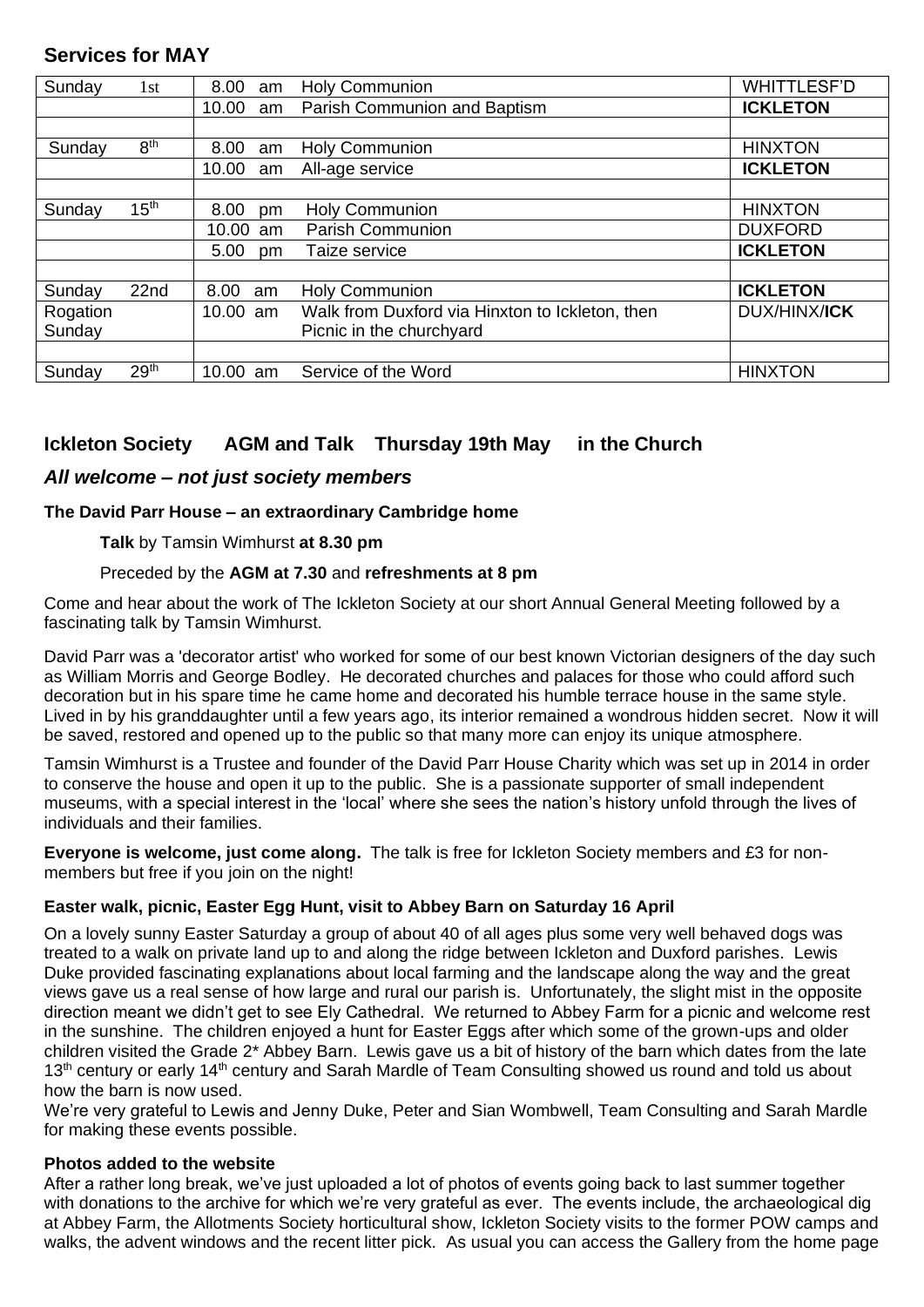of the village website by clicking on the postcard. The new items are shown in Recent Additions as well as the various albums.

**Membership of the Society** – membership subscriptions are now due for 2022/23. These are being held at the current rate. Bank transfer details are included in the form on page 10. Anyone wishing to pay by cash or cheque can do so at our Easter events or the AGM. We very much welcome new members. As many of you know, your subscriptions benefit our members and the village, going towards:

- maintaining the village archive, in particular, purchasing archive quality storage materials so that unique photos and documents don't deteriorate;
- fees to maintain our webpages which host, among other things, the digital versions of all our photos, some archive documents, and a database of Ickleton baptisms, marriages and burials. These are available to anyone to view and search;
- our membership of a number of like-minded charitable organisations. As well as supporting these good causes, we receive a variety of regular interesting newsletters from them which we forward on to our members. See the membership form at the back of the Icene.

#### **Rachel Radford rachelmradford@btinternet.com**

#### **ICKLETON OPEN GARDENS Sunday 19th June**

#### **Volunteers, Plants & Cakes Needed Please for Open Gardens**

Many thanks to the villagers who have agreed to open their gardens for our popular Ickleton Open Gardens on Sunday 19th June, 11am - 5pm. This year we have 20 gardens open around the village: many old favourites and several new gardens. This event also wouldn't be possible without lots of volunteers willing to help on the day.

We would most grateful to anyone who could do a 1.5-hour shift - be it on the plant stall, selling raffle or entrance tickets or directing cars to the parking area. If you can help, then please contact **Pam Fearn** pam@cmws.co.uk)

Donations of homemade cakes would also be appreciated - please bring them to the hall on the **morning of Sunday 19th June** with a note of their ingredients. Donations of potted up plants are also needed and can be dropped off at the hall also on the morning of the 19th or in advance to **June Woodward** Many thanks.

Look out for **raffle tickets** coming through your door during the week of the 16<sup>th</sup> May. Instructions will be included should you wish to purchase them in advance of the event. We have some wonderful prizes donated this year including: £50 gift voucher from Cambs Cuisine, an Echo Dot from the Wellcome Trust, 6 bottles of Ruinart Rose Champagne from Welch's Transport, Gift Voucher from SKINROOM beauty salon to name just a few.

50% of the proceeds from the event will go towards updating facilities at the Village Hall, 25% to the Motor Neurone Disease Association and 25% to YoungMinds, a mental health charity for children, young people, and their parents. The last two charities were chosen respectively in memory of Ickleton residents Jan Livingstone and Georgina Owen.

We'll keep you updated about the event in ICENE and you can follow our social media pages:

<https://www.facebook.com/IckletonOpenGardens> https://twitter.com/IckletonOpenGar

#### **'GO ON GIVE IT A SHOT' The "DBC200 Club"** – a fund-raising initiative by Duxford Bowls Club

Bowling greens and the associated buildings and equipment are expensive facilities to manage.

The committee of Duxford Bowls Club have devised a means of remaining more self-sufficient, by the establishment of a **Club lottery** – the "DBC200 Club".

Membership will be limited to 200, hence the name, and will entitle the ticket holder to participate in six prize draws, at a one-off cost of £12 – equivalent to £2 per draw. The top prize of £250 will be drawn at the Bowls Club's Christmas social, which will be open to the public. Details of this, together with an application form, can be obtained from the Promoter, Peter Dixon (Treasurer of Duxford Bowls Club).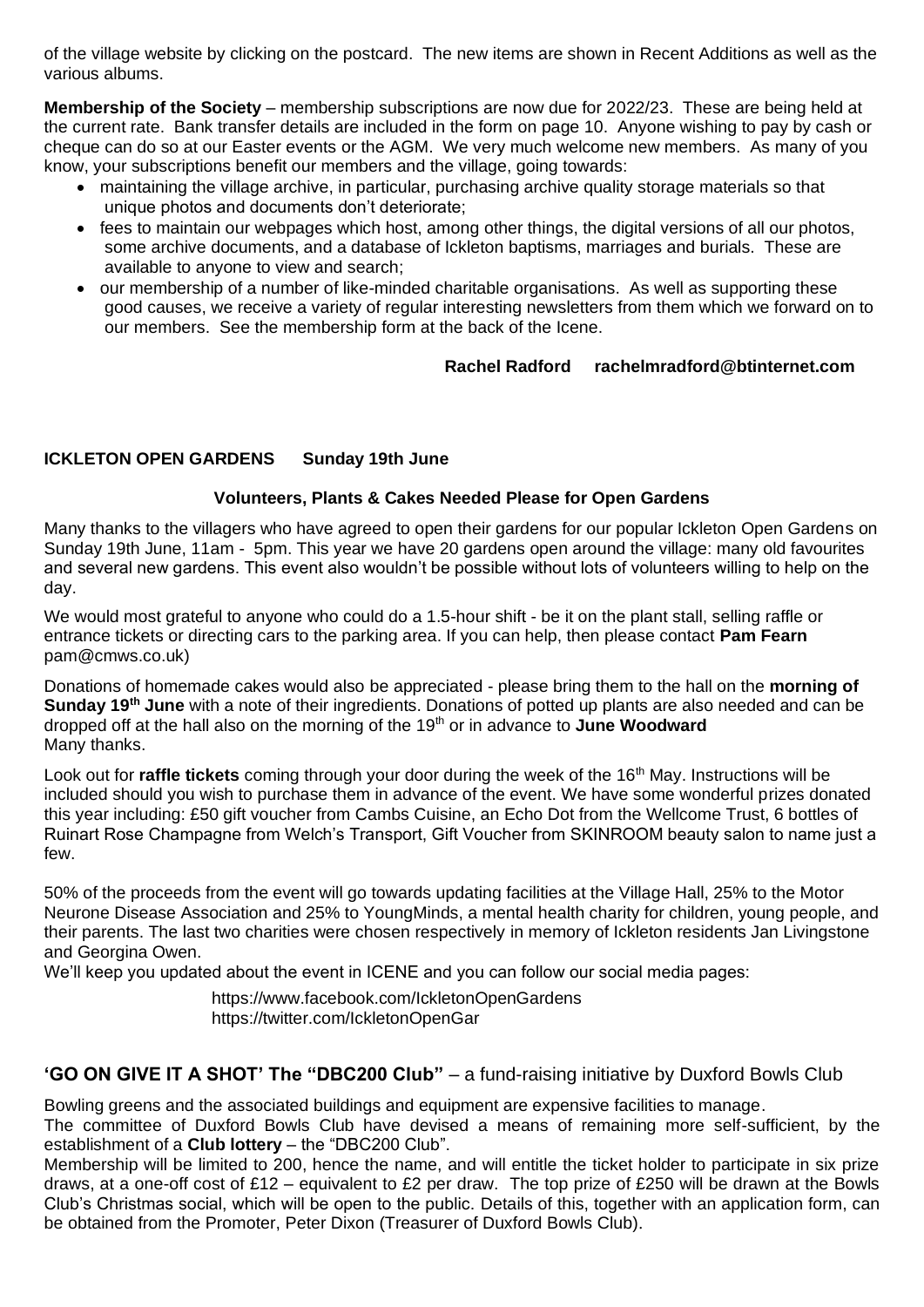### **ICKLETON PLATINUM JUBILEE CELEBRATIONS**

#### **Thursday 2nd June**

**From 8pm. Ickleton Society Jubilee Beacon** Coploe Hill. Lighting of the beacon with Sausages in a bun and cocktails. Free.

Best dressed window or house **all weekend**.

#### **Friday 3rd June**

**12.30pm - 5pm. 'Big Jubilee Lunch'** and old fashioned games on the recreation ground. Hog roast and fresh doughnuts available for sale. Competition for best Jubilee themed decorated wheeled vehicle (wheelbarrow, scooter, bike, pram etc)

**5pm -11pm. 'Royal Knees Up'** 70 years of music in the hall, card payments only at bar. Tickets adults £4, children free; available in advance from the shop.

#### **Sunday 4th June**

**10am Jubilee Church Service** - With free Jubilee brunch following on the green or in the hall (weather dependent!)

What you need to do NOW!!

1) Keep the date for the Beacon BBQ 2) Buy your Royal Knees Up tickets by 27th May 3) Offer to bake a cake for the Big Lunch 4) Plan to decorate your window or house and your royal themed wheeled vehicle!



Further details on all events to follow by leaflet delivered to your door If you would like to help or donate to cover the cost of events, please contact Lucy to be added to the whatsapp group.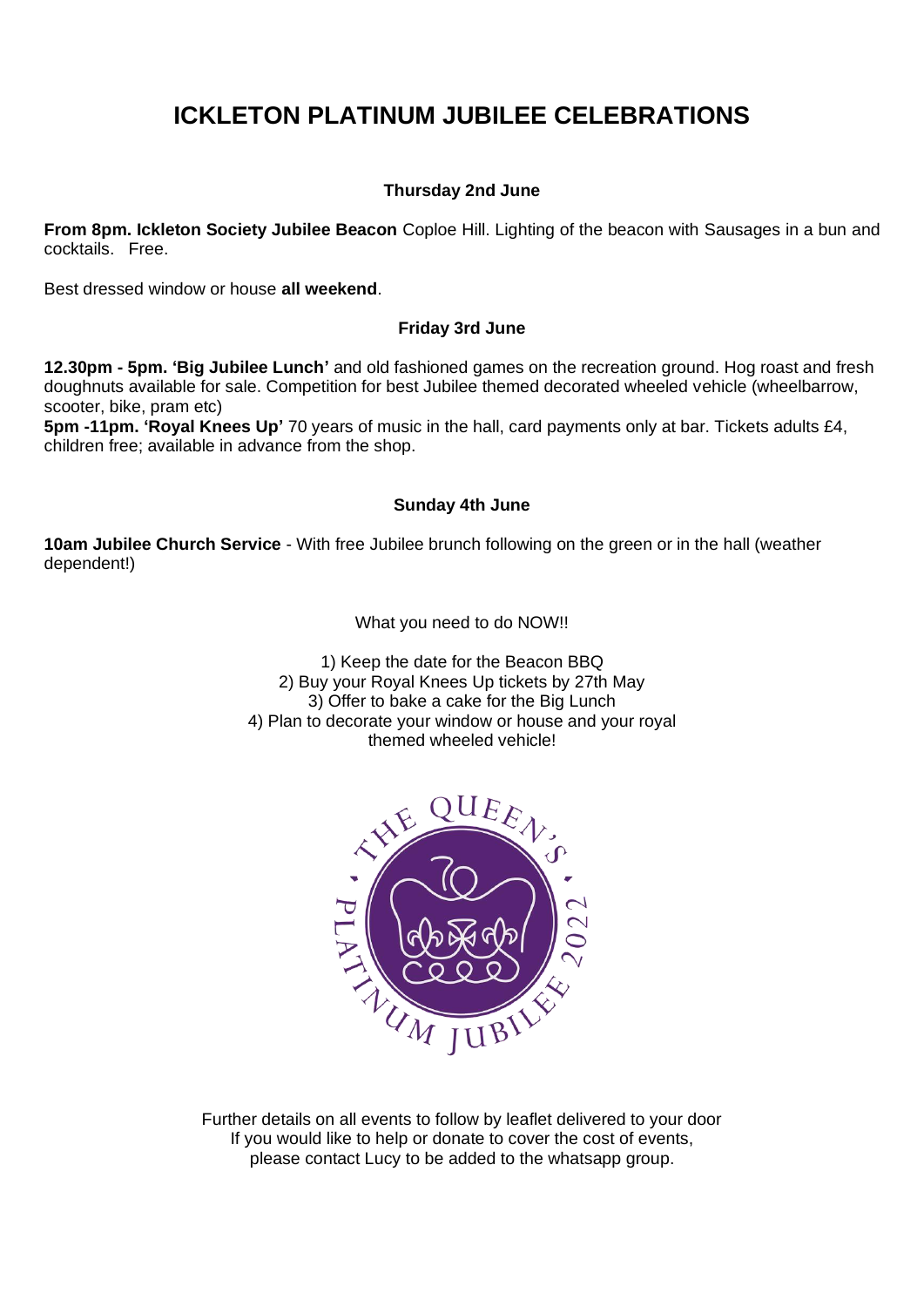



# **Michael's** utomotive ervices

Unit 2 Lion works **Station road** Whittlesford Cambridge **CB22 4WL** 

Servicing & Repairs to all makes and models

# 01223833058 07908 459 766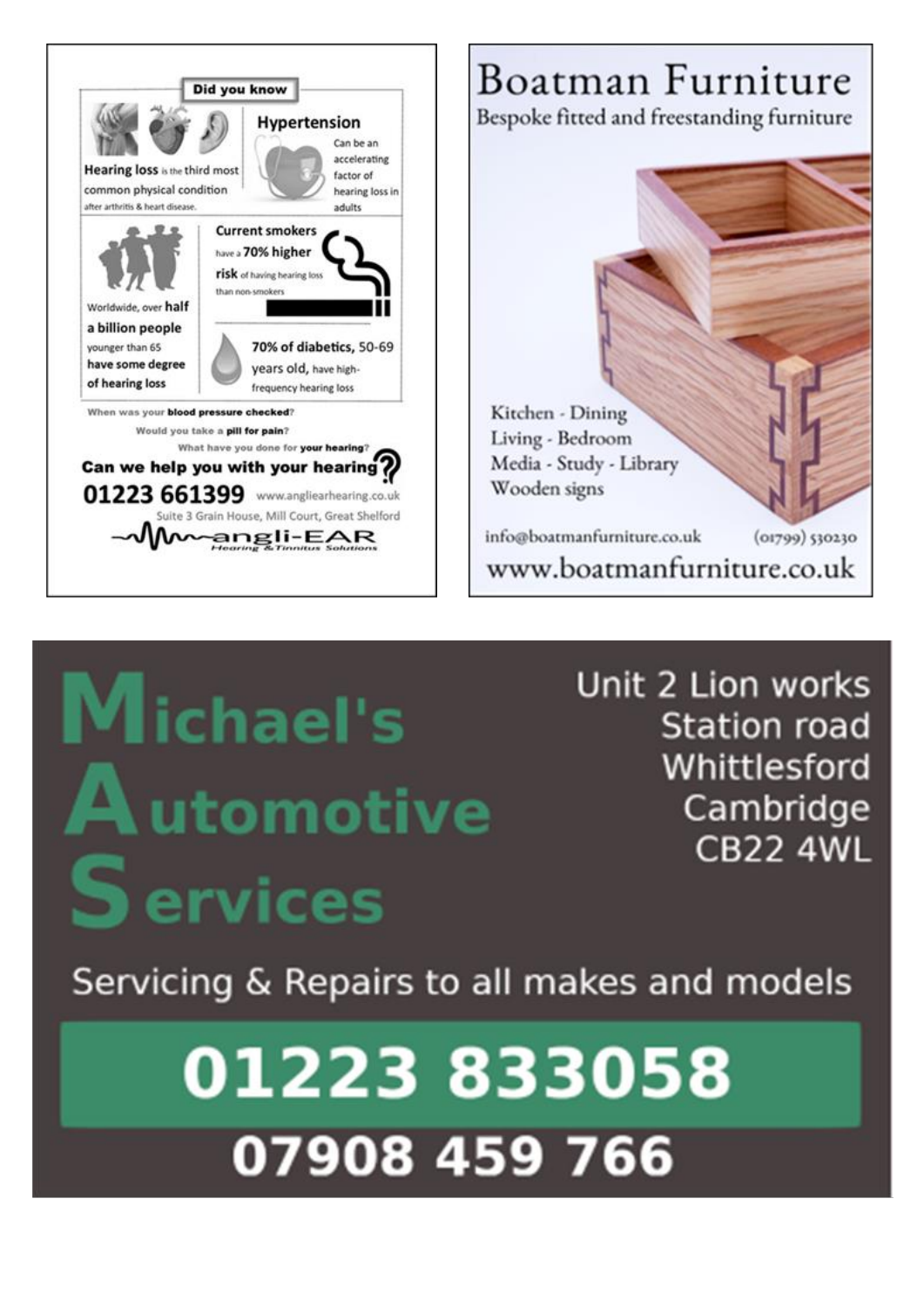

Local landscaping company that has 15 years experience in all aspects of the industry. We specialise in all hard landscaping and planting.

 $\checkmark$  GARDEN DESIGN

- PATIOS
- $\textrm{V}$  DECKING
- **PERGOLAS**
- **FENCING**
- **DRIVEWAYS**
- **ARTIFICIAL GRASS**

# Call Us Today!!!





#### 01223832928 www.Rothwells.biz

#### Working in Ickleton since 1993. Carpets, Upholstery, Stone Floors & Rugs.

Rothwell's has been in business since 1993. We're an honest local family firm. Our large truck mounted machines mean more cleaning & drying power for the best results possible. Members of both the NCCA and TACCA. We will move the furniture for a thorough clean. 100% satisfaction or it's FREE.

Call Oliver and Max Campbell for expert help today.

# D.K. Till & Son in Law

**COAL AND SOLID FUEL MERCHANT** 

Family run business for over 40 years Coal, Logs, Charcoal, Gas, Compost

T: 01223 232947 David Till, 07523 044521 Kevin Crisp Email: dktill@hotmail.co.uk

# $R_A G T$

# **SUMMER VACATION WORK**

#### **ASSISTING WITH HARVESTING OF CEREAL CROPS**

We have vacancies available in our Wheat, Agricultural Services and Seeds Supply departments.

Offering competitive rates of pay, our contracts will be based on a 37 hour week. There will be a requirement to do additional hours during evenings and weekends as overtime when required, and there is an opportunity to earn a performance-related bonus payment.

Vacancies range from a minimum period of 6 weeks up to 12 weeks to cover the months from June until October 2022.

#### **REQUIREMENTS:**

- For the Agricultural Services vacancies, agricultural and general farming knowledge/experience is preferable along with a full driving license.
- For the Wheat & Seed Supply vacancies, no previous experience/ knowledge is required. Full training will be provided.

Please send your CV via email to: ukreception@ragt.fr Phone: 01799 533700

RAGT Seeds Ltd. Grange Road. Ickleton. Essex. CB10 1TA Tel: 01799 533700. Fax 01799 533 760 www.ragt.co.uk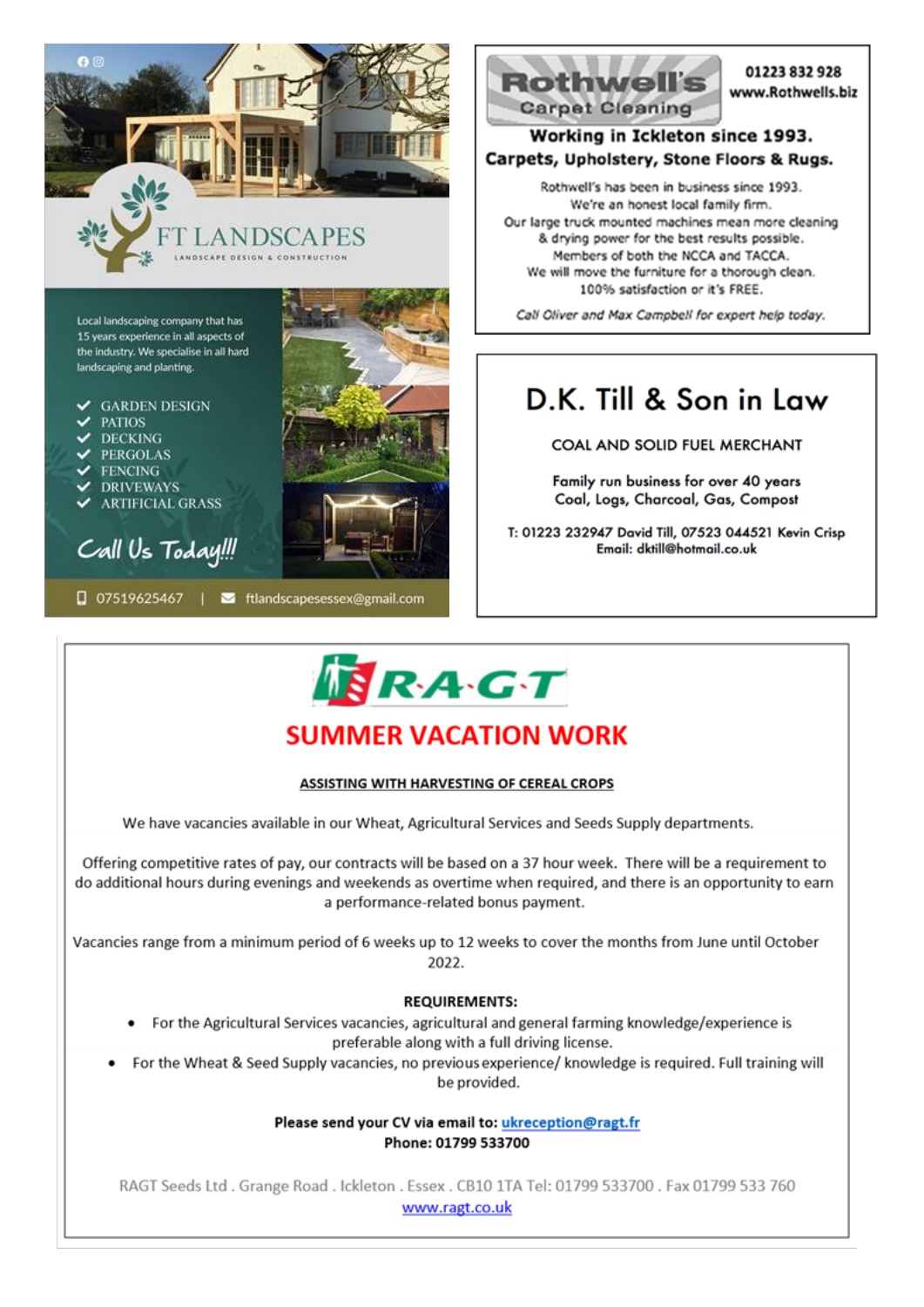

#### **The Ickleton Society Membership Form**

Annual subscriptions are due 1 April each year, but you can join at any time:

£6 per individual or £15 per family

Payment via cash or cheque made out to *The Ickleton Society* or bank transfer payment with your name as reference

Name………………………………………………………………………………………………

Address……………………………………………………………………………………………

Email………………………………………………………………………Phone………………………

*The Society takes protection of your personal data seriously and takes care to keep it safe. We will only use your data in connection with, or to let you know about, the activities of the Society or organisations or events which the Society supports. We will only keep your data for as long as needed for your membership of the Society.*

I am happy for the Society to contact me by e-mail. **Please tick to confirm**:

*Your details will not be passed to third parties. You can let us know at any time if you no longer wish to receive e-mails.*

**Please complete this form if you are a new member or an existing member whose contacts have changed**- even if you have paid via bank transfer - and post/drop it off to:

John Fowler, Treasurer Alternatively, you can scan and send this form to: [ickletonsocietymembership@gmail.com](mailto:ickletonsocietymembership@gmail.com)

# **Ickleton Village**

#### **Local Services**

**COSTCUTTER Village shop Post Office -** Opening times: Mon to Fri 8 - 12 midday, Sat 9 - 12.

| <b>Post box collection times</b>                   | <b>Monday to Friday</b> | <b>Saturday</b> |
|----------------------------------------------------|-------------------------|-----------------|
| Bottom Butchers Hill; Coploe Rd/Grange road corner | 9.00 am                 | 7.00 am         |
| Costcutter shop                                    | 11.30 am and 4.00 pm    | $11.30$ am      |
| <b>Great Chesterford</b>                           | latest 4.30 pm          | 12 midday       |
| Saffron Walden Market Square                       | latest 6.00 pm          | 12 midday       |

#### **HELP for dealing with Covid 19**

The service is continuing for the time being. The names of helpers for any streets is available from me if you need.Anne-Marie Hoare

**Village Hall Bookings** – Viliami Mila – v.mila@oulook.com

**Police** [reporting a crime, non emergency call 101

**Neighbourhood Watch** – Glynis Hammond glynis.hammond@gmail.com

**District & County Councillor** – Peter McDonald – [Cllr.mcdonald@scambs.gov.uk](mailto:Cllr.mcdonald@scambs.gov.uk)

**Community Warden Scheme** - Anita Gilchrist@ageukcap.co.uk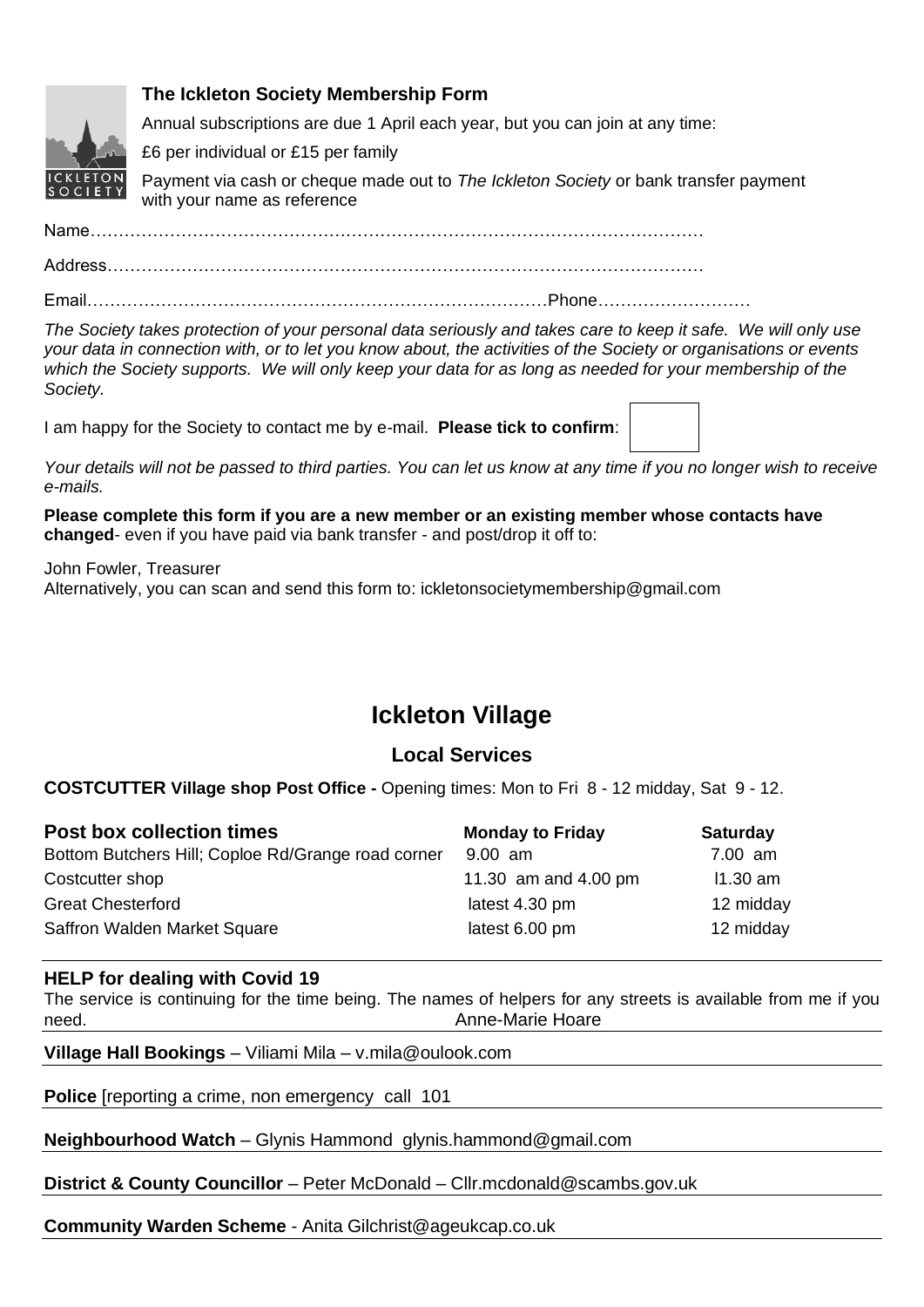#### **Medical Car Scheme** – currently not operating

#### **Speedwatch Team –** Terry Sadler– [terrywsadler@btinternet.com](mailto:terrywsadler@btinternet.com) and Penny Fletcher – penny@penelopeannefletcher.co.uk

#### **Recycle Medicine blister-packs**

Please collect them until you have a reasonable number, and then drop them off at one of the Coffee Mornings (1st & 3rd Tuesdays of the month at the Parish Church)

I will then take them to the *Terracycle* recycling point at *Superdrug* in Cambridge. Thank you

**Lizzie Molloy**

#### **Cambridge Mobile Library**

The third Wednesday in each month 12.45 - 1.15 pm. Bottom of Butchers Hill / Church Street or Brookhampton Street. Books may still be PRE-SELECTED IN ADVANCE from the whole of Cambridge Libraries collection, and available to collect. To reserve, contact [https://cambridgeshire.spydus.co.uk](https://lnks.gd/l/eyJhbGciOiJIUzI1NiJ9.eyJidWxsZXRpbl9saW5rX2lkIjoxMDEsInVyaSI6ImJwMjpjbGljayIsImJ1bGxldGluX2lkIjoiMjAyMDA5MTYuMjcxOTMxNzEiLCJ1cmwiOiJodHRwczovL2xua3MuZ2QvbC9leUpoYkdjaU9pSklVekkxTmlKOS5leUppZFd4c1pYUnBibDlzYVc1clgybGtJam94TVRjc0luVnlhU0k2SW1Kd01qcGpiR2xqYXlJc0ltSjFiR3hsZEdsdVgybGtJam9pTWpBeU1EQTVNREV1TWpZek5qZ3hOekVpTENKMWNtd2lPaUpvZEhSd2N6b3ZMMk5oYldKeWFXUm5aWE5vYVhKbExuTndlV1IxY3k1amJ5NTFheTlqWjJrdFltbHVMM053ZVdSMWN5NWxlR1V2VFZOSFZGSk9MMDlRUVVNdlNFOU5SVDlJVDAxRlVGSk5VejFIUlU1UVFWSkJUVk1tZFh) (free of charge).

#### **Food Bank**

The foodbank is a way we can share our food with those who don't have quite enough. Ickleton foodbank is given to John Huntingdon Centre <https://johnhuntingdon.org.uk/> in Sawston who arrange deliveries and collections for those who need it.

The emphasis is on hot drinks, soups, tuna, precooked rice, macaroni cheese, spaghetti hoops. Also cereals, (soft easy to eat) baby products, dog or cat food, toiletries. Please leave at the church in or next to the Food Bank box or call me for collection – thank you for your generosity**. Clare Driver**. **[clare@domesticblissappointments.co.uk](mailto:clare@domesticblissappointments.co.uk)**

**Food Aid** For anyone in Ickleton who wants to ask for food or other groceries *(in complete privacy*) please call Clare who will endeavour to fulfil your shopping list needs **Clare Driver**. **[clare@domesticblissappointments.co.uk](mailto:clare@domesticblissappointments.co.uk)**

#### **Food deliveries**

Generally **- Costcutter village shop** -  $\mathbf{\hat{z}}$  531181 and ask for a delivery.

**Meat** delivery – Thursdays –Clark & Son [Sudbury] 01787 319330 [sales@clarkandsonmeats.com.](mailto:sales@clarkandsonmeats.com)

**Fresh fish** van delivery - Monday afternoon - call or text Andy 07773 275134

#### **Fruit and Veg** delivery

Fisher and Woods 581620 [sales@fisherandwoods.co.uk](mailto:sales@fisherandwoods.co.uk) Walden Organics (Rob) [waldenorganics@btinternet.com](mailto:waldenorganics@btinternet.com)

**Fish and Chips** (etc) - mobile van on Tuesdays 4.30 - 8 pm Village Hall car park Pre-orders only. Tel: 07787 603616 [info@oceantree.co.uk](mailto:info@oceantree.co.uk)

#### **Regular Events and Meetings**

**Souper Saturday** Last one **Saturday May 7th** 12 – 2 pm Ickleton Village Hall Soup, fresh bread, tea, coffee, cakes, in aid of the Arthur Rank Hospice **Anne-Marie Hoare**

#### **Coffee Mornings Tuesdays 3rd and 17th May 10.30 - 12 at the church**

All welcome We are currently sharing coffee morning proceeds between the church and various charities.

**The Coffee Morning Team**